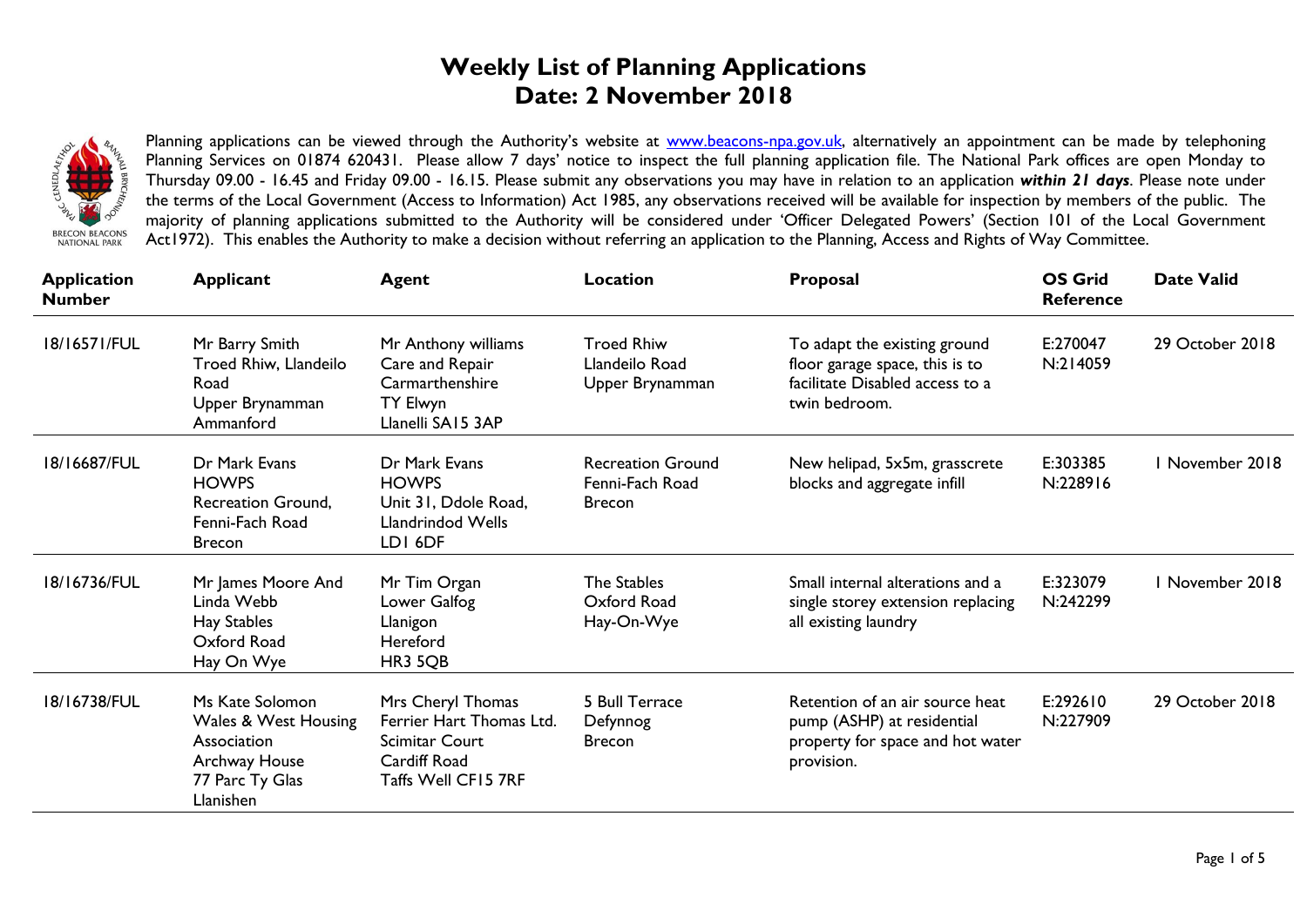| <b>Application</b><br><b>Number</b> | <b>Applicant</b>                                                                                                                  | <b>Agent</b>                                                                                                                                         | Location                                                    | Proposal                                                                                                                                   | <b>OS Grid</b><br><b>Reference</b> | <b>Date Valid</b> |
|-------------------------------------|-----------------------------------------------------------------------------------------------------------------------------------|------------------------------------------------------------------------------------------------------------------------------------------------------|-------------------------------------------------------------|--------------------------------------------------------------------------------------------------------------------------------------------|------------------------------------|-------------------|
| 18/16739/FUL                        | Ms Kate Solomon<br>Wales & West Housing<br><b>Association Limited</b><br>Archway House<br>77 Parc Ty Glas<br>Llanishen            | Mrs Cheryl Thomas<br>Ferrier Hart Thomas Ltd.<br>Scimitar Court<br>Cardiff Road<br><b>Taffs Well</b><br>Cardiff<br>CF15 7RF<br><b>United Kingdom</b> | 7 Bull Terrace<br>Defynnog<br><b>Brecon</b>                 | Retention of an air source heat<br>pump (ASHP) at residential<br>property for space and hot water<br>provision.                            | E:292614<br>N:227899               | 29 October 2018   |
| 18/16748/OUT                        | Mr Huw Davies<br>2 Glyn Powell,<br>Nantyglyn Road<br>Glanamman<br><b>AMMANFORD</b>                                                |                                                                                                                                                      | 100 Tirycoed Road<br>Glanaman<br>Ammanford                  | residential dwellings                                                                                                                      | E:267273<br>N:214245               | I November 2018   |
| 18/16750/FUL                        | Mr S Holland<br>Diocesan of Swansea<br>and Brecon Parsonage<br><b>Board</b><br><b>Cathedral Close</b><br><b>Brecon</b><br>LD3 9DP | Mr Adrian Phillips<br>AP Architecture and<br>Planning Ltd<br>46 Heol Tircoed<br><b>Tircoed Forest Village</b><br>Penllergaer<br>Swansea SA4 9QZ      | <b>Ely Tower</b><br>Castle Square<br><b>Brecon</b>          | Single Storey Front Extension,<br>Internal and External Alterations<br>and new parking area                                                | E:304242<br>N:228792               | I November 2018   |
| 18/16760/MINOR                      | Mr Grant Prosser<br>Wales & West Housing<br>Archway House<br>77 Parc Ty Glas<br>Llanishen                                         | Mr Michael Riley<br>Pentan Partnership<br>22 Cathedral Road<br>Cardiff<br>CFII <sub>9LI</sub>                                                        | Land South Of St Peters<br>Close<br>Llanbedr<br>Crickhowell | The removal of Conditions 15, 16<br>& 17 pursuant to planning<br>permission 11/06837/FUL which<br>relate to Code for Sustainable<br>Homes. | E:323933<br>N:220223               | 29 October 2018   |
| 18/16761/CON                        | Mr Grant Prosser<br>Wales & West Housing<br>Archway House<br>77 Parc Ty Glas<br>Llanishen                                         | Mr Michael Riley<br>Pentan Partnership<br>22 Cathedral Road<br>Cardiff<br>CFII 9LJ                                                                   | Land South Of St Peters<br>Close<br>Llanbedr<br>Crickhowell | Variation of planning permission<br>I I/06837/FUL to incorporate<br>changes to some of the approved<br>plans (Condition 2).                | E:323933<br>N:220223               | 29 October 2018   |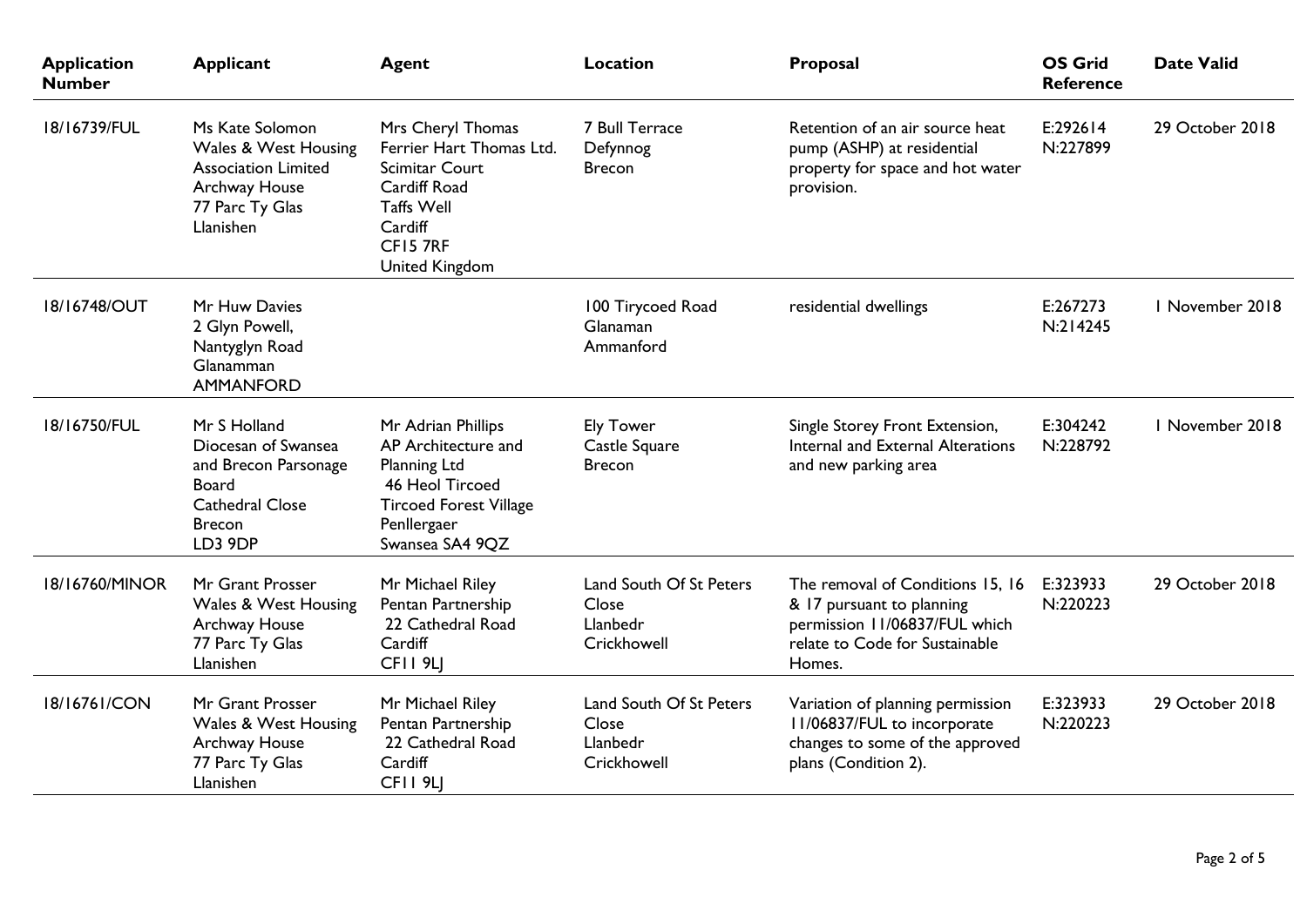| <b>Application</b><br><b>Number</b> | <b>Applicant</b>                                                                                     | <b>Agent</b>                                                                                  | Location                                                    | Proposal                                                                                                                                                                                                                                                                                                                                                                                                                                                                                                                                                                                                                      | <b>OS Grid</b><br><b>Reference</b> | <b>Date Valid</b> |
|-------------------------------------|------------------------------------------------------------------------------------------------------|-----------------------------------------------------------------------------------------------|-------------------------------------------------------------|-------------------------------------------------------------------------------------------------------------------------------------------------------------------------------------------------------------------------------------------------------------------------------------------------------------------------------------------------------------------------------------------------------------------------------------------------------------------------------------------------------------------------------------------------------------------------------------------------------------------------------|------------------------------------|-------------------|
| 18/16762/DISCON                     | Mr Grant Prosser<br><b>Wales &amp; West Housing</b><br>Archway House<br>77 Parc Ty Glas<br>Llanishen | Mr Michael Riley<br>Pentan Partnership<br>22 Cathedral Road<br>Cardiff<br>CFII <sub>9LJ</sub> | Land South Of St Peters<br>Close<br>Llanbedr<br>Crickhowell | To discharge conditions 3 and 11<br>pursuant to planning permission<br>I I/06837/FUL.                                                                                                                                                                                                                                                                                                                                                                                                                                                                                                                                         | E:323933<br>N:220223               | 29 October 2018   |
| 18/16763/DISCON                     | Mr Grant Prosser<br>Wales & West Housing<br>Archway House<br>77 Parc Ty Glas<br>Llanishen            | Mr Michael Riley<br>Pentan Partnership<br>22 Cathedral Road<br>Cardiff<br>CFII <sub>9LJ</sub> | Land South Of St Peters<br>Close<br>Llanbedr<br>Crickhowell | To discharge conditions 3, 21, 23,<br>24 and 25 pursuant to planning<br>permission 11/06917/FUL.                                                                                                                                                                                                                                                                                                                                                                                                                                                                                                                              | E:323933<br>N:220223               | 29 October 2018   |
| 18/16769/DISCON                     | c/o Agent<br>Monmouthshire<br><b>Housing Association</b><br>c/o Agent                                | Mr Steffan Harries<br>LRM Planning Ltd.<br>22 Cathedral Road<br>Cardiff<br>CFI19LJ            | <b>Clos Castell</b><br>Llangynidr<br>Crughywel              | Discharge Conditions, 1751-500-<br>S104 Drainage Layout-Rev A,<br>1751-502-S104 Construction<br>Details, 1751-750-Section 38<br>Agreement - Rev B, 1751-501-<br>Soakaway layout - Rev B, 1751-<br>700-Longsections - Rev A, 1751-<br>701-Highway Construction<br>Details, 1751-702-Surface<br>Finishes - Rev A, S104<br>Agreement, Email<br>correspondence between Powys<br>County Council Drainage Officer<br>and Developers' consultant<br>engineer, In pursuant to planning<br>application 18/16489/FUL,<br>Extension of residential curtilage<br>to residential development<br>approved under application<br>16/14061/REM | E:315428<br>N:219508               | 31 October 2018   |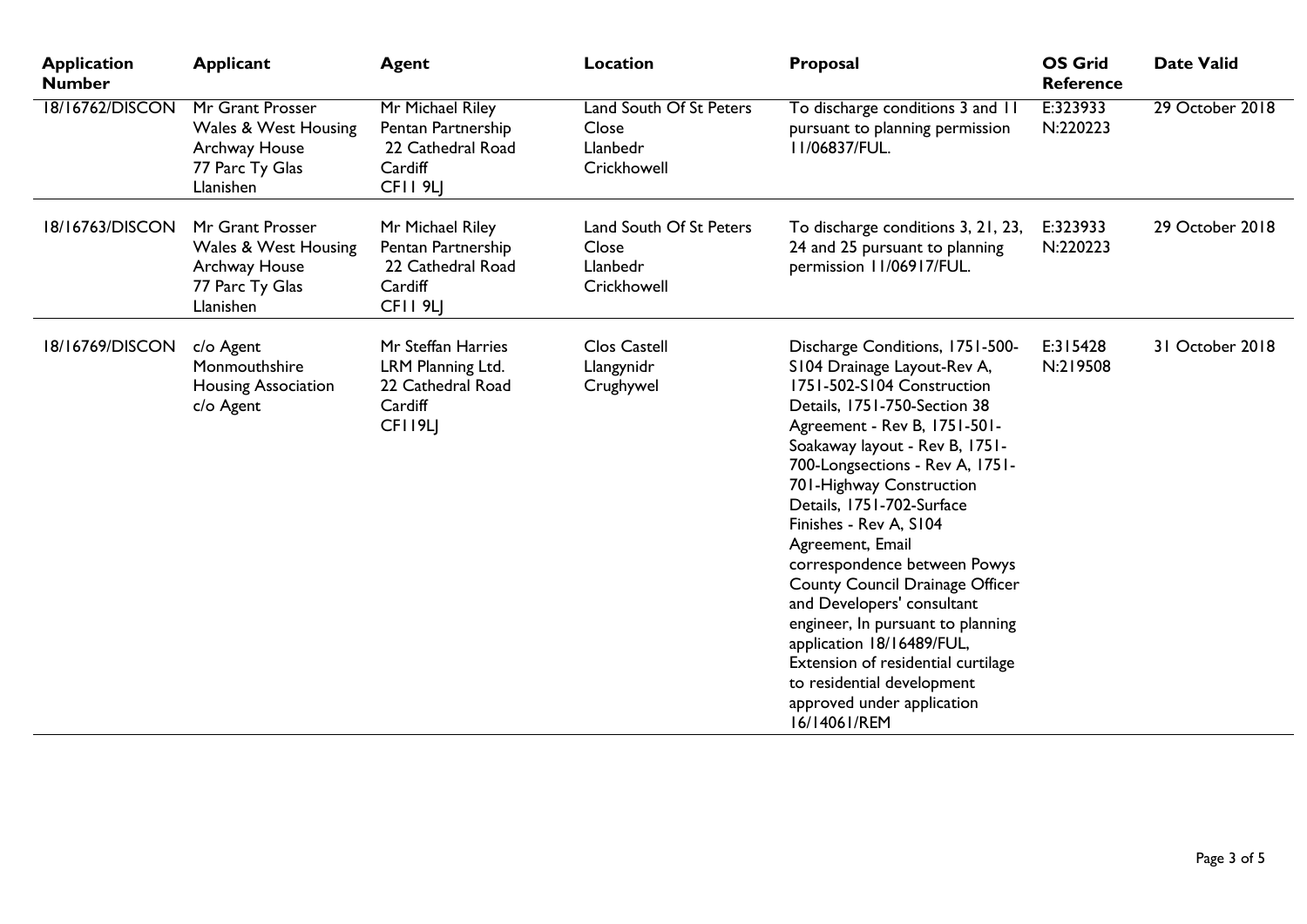| <b>Application</b><br><b>Number</b> | <b>Applicant</b>                                                                                                               | <b>Agent</b>                                                                                                                   | Location                                                                                           | Proposal                                                                                                                                                                                 | <b>OS Grid</b><br><b>Reference</b> | <b>Date Valid</b> |
|-------------------------------------|--------------------------------------------------------------------------------------------------------------------------------|--------------------------------------------------------------------------------------------------------------------------------|----------------------------------------------------------------------------------------------------|------------------------------------------------------------------------------------------------------------------------------------------------------------------------------------------|------------------------------------|-------------------|
| 18/16774/DISCON                     | Nancy Albert<br>Hay Castle Trust<br>Hay Castle<br>Oxford Road<br>Hay-on-Wye                                                    |                                                                                                                                | Hay Castle<br>Oxford Road<br>Hay-On-Wye                                                            | Discharge of Condition 3 relating<br>to roofing materials pursuant to<br>16/13842/FUL                                                                                                    | E:322901<br>N:242308               | 30 October 2018   |
| 18/16775/FUL                        | Mr Daniel Hedges<br>Monmouthshire<br><b>Housing Association</b><br>Nant Y Pia House<br>Mamhilad Technology<br>Park<br>Mamhilad |                                                                                                                                | Govilon<br>Four Separate Garage<br>Sites:<br>G1 - G6 Carpenters Row<br><b>Govilon Mons NP7 9PT</b> | Monmouthshire Housing<br>Association intends to demolish<br>the existing concrete sectional<br>garages due to poor condition<br>and replace them with new<br>concrete sectional garages. | E:326810<br>N:213995               | 31 October 2018   |
| 18/16780/FUL                        | Mr David And Mrs<br>Linda Bebb<br><b>Wharf Cottage</b><br><b>Blaenavon Road</b><br>Govilon                                     | Mr Glyn Smith<br>Glyn Smith RIBA Architect<br>Ty Llawen<br>Pen-yr-Ale Lane<br>Llangynidr<br>Powys NP8 INE                      | <b>Wharf Cottage</b><br><b>Blaenavon Road</b><br>Govilon                                           | Removal of existing conservatory<br>and its replacement with a single<br>storey extension providing a<br>bedroom for a wheel chair user                                                  | E:327239<br>N:213682               | 30 October 2018   |
| 18/16776/FUL                        | Mr & Mrs Davies<br>Llety<br>Cefn Cantref<br><b>Brecon</b>                                                                      | Mr Alex Nestorow<br>AJN Design & Surveying<br>Services Ltd<br><b>Ground Floor</b><br>21 Castle Street<br><b>BRECON LD3 9BU</b> | Llety<br>Cefn Cantref<br><b>Brecon</b>                                                             | Adding an upper floor above the<br>ancillary building and amendments<br>to the rear extension including<br>changes to the materials in<br>association with planning consent<br>07/00938  | E:304588<br>N:226664               | I November 2018   |